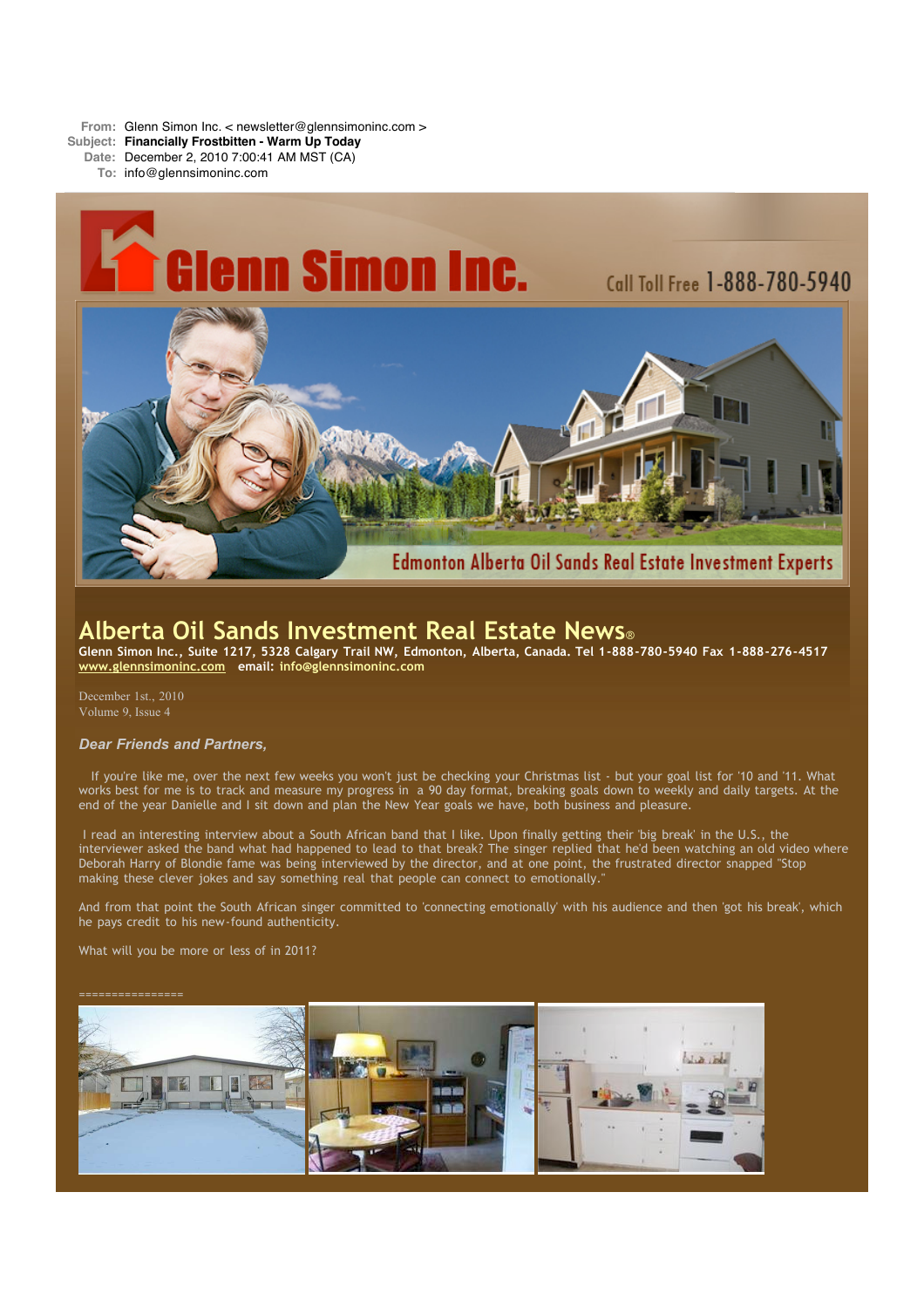### **South East Edmonton: [Cashflowing](http://www.glennsimoninc.com/featured_detail.php?id=77) Legal 4-Plex Minutes To Whyte Ave.**

Turbo charge your portfolio. In the slow and steady neighborhood of King Edward Park you'll find a good mix of suites in this quality 1965 built building. There are 2 X 3 bedroom suites and 2 X 2 bedroom suites with approximately 1010 sqft in each unit. Two of the suites have newer flooring and upgrading. The two upper suites suites have been upgraded and are in good condition. The building is titled as a legal 4-Plex and well located near shopping, bus routes and transportation hubs. Each unit has it's own in-suite laundry, separate meters and entrances. There are 2 X 1 car garages generating extra revenue as well.

Comes fully tenanted making this a totally turn-key property for you. Convenient South East area with easy access to transportation, Downtown and Ring Road. Working class neighborhood that is desirable for renters and potential re-salability value. HUGE upside potential due to the great purchase price, strong economic fundamentals and the proximity of this property in relation to Edmonton's trendy Whyte Ave.

Produces **[\\$836](http://www.glennsimoninc.com/featured_detail.php?id=77)** positive cash flow per month using an investor's mortgage plan - taking advantage of current low rates.

Poised for massive growth. These 4 suites rent for top dollar and have everything arranged, including financing structure and incredible tenants. Your investment includes: financial analysis, professional inspection, insurance, financing set-up, legal fees, basic accounting, reserve fund, CMA, bi-annual statements, strategic market planning to ensure successful entry and exit, plus much more!

#### Purchase price: \$560K Total Investment: \$135K. Your Estimated 5 Year Profit \$73K. Your pre-tax Total ROI is 54% or 11% per **year + \$836 Cash Flow in Your Pocket Every Month**

"Get into action and realize secure, long-term profits"

Already producing a great RETURN. Visit **[HERE](http://www.glennsimoninc.com/featured_detail.php?id=77)** for the full FEATURE sheet and call 1-888-780-5940 to get started.

-Please remember: All investments carry RISK. Be sure to seek your own independent legal advice-

#### **Smooth Ride Ahead For Edmonton Housing Market CMHC Forecasts 2011 Will Pick Up After Slow Start**

By Bill Mah, Edmonton Journal. November 10, 2010

EDMONTON — "Modest," "moderate," "stable" were all words used to describe the Edmonton housing market in 2011 at a Canada Mortgage and Housing Corp. conference Tuesday. No facet of the homes market — new, existing or rental — is expected to see dramatic gains or declines next year, according to the CMHC Housing Outlook. READ THE FULL [STORY](http://www.edmontonjournal.com/business/Smooth+ride+ahead+Edmonton+housing+market/3802476/story.html#ixzz16W7m8Lya)

#### ==============

#### **China's Billions Ready To Pour Into Oilpatch, Energy Forum Told**

By Dan Healing, Postmedia News. Nov. 26th, 2010

LAKE LOUISE — Billions of dollars of Chinese investment are poised to be invested in the Canadian energy sector as it plays catch-up with the rest of the world, a business forum heard Friday.

"Chinese companies are coming out and they are looking for investment overseas," said Jiang Shan, minister counsellor of commercial affairs for the Chinese Embassy, speaking at the Bennett Jones Lake Louise World Cup Business Forum. [FOLLOW](http://www.calgaryherald.com/business/China+billions+ready+pour+into+oilpatch+energy+forum+told/3890867/story.html#ixzz16W3quabP) THIS ARTICLE

==============

#### **Industrial Exports Trump Energy in 2011: Export Development Canada**

By Kim Guttormson, Calgary Herald, Nov. 9th, 2010

CALGARY - Alberta's exports are expected to continue rebounding next year, but remain well off the feverish pace of a couple of years ago, a new forecast shows.

Export Development Canada predicts that goods shipped internationally will increase by five per cent in 2011, on top of this year's 16 per cent boost which was driven by energy exports. READ [MORE](http://www.calgaryherald.com/business/Industrial+exports+trump+energy+2011+Export+Development+Canada/3800875/story.html#ixzz16W5G4lWq) HERE

==============

I appreciate all your calls and emails. I'm looking forward to helping you with your next step towards building real wealth.

Your success continues TODAY, let me help you build upon it.

"The secret of success in life is for a man to be ready for his opportunity when it comes." -Benjamin Disraeli